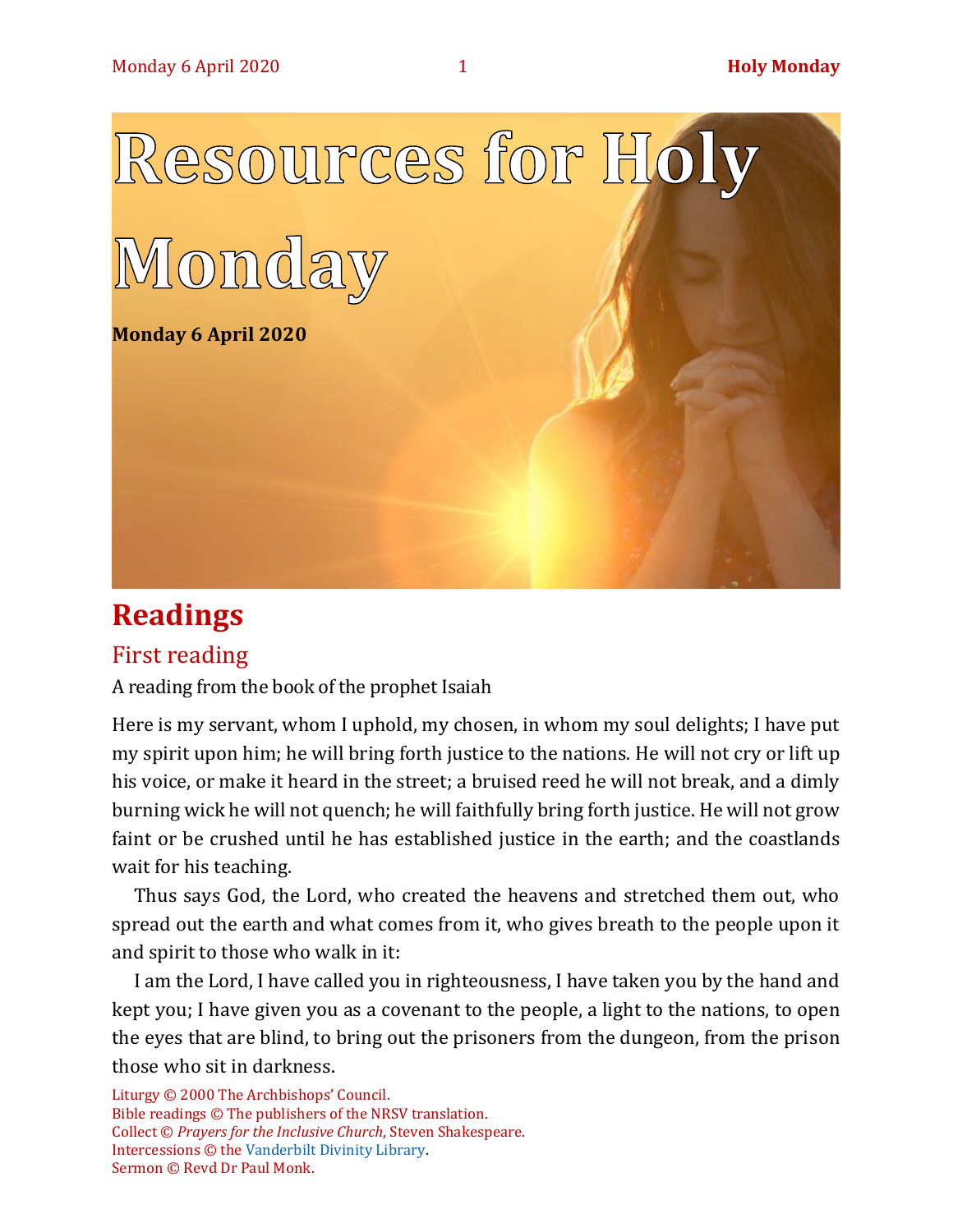I am the Lord, that is my name; my glory I give to no other, nor my praise to idols. See, the former things have come to pass, and new things I now declare; before they spring forth, I tell you of them. *Isaiah 42:1–9*

This is the Word of the Lord All **Thanks be to God.**

### Second reading

A reading from the Letter to the Hebrews

When Christ came as a high priest of the good things that have come, then through the greater and perfect tent (not made with hands, that is, not of this creation), he entered once for all into the Holy Place, not with the blood of goats and calves, but with his own blood, thus obtaining eternal redemption. For if the blood of goats and bulls, with the sprinkling of the ashes of a heifer, sanctifies those who have been defiled so that their flesh is purified, how much more will the blood of Christ, who through the eternal Spirit offered himself without blemish to God, purify our conscience from dead works to worship the living God!

For this reason, he is the mediator of a new covenant, so that those who are called may receive the promised eternal inheritance, because a death has occurred that redeems them from the transgressions under the first covenant. *Hebrews 9:11–15*

This is the Word of the Lord

All **Thanks be to God.**

### Gospel reading

Hear the Gospel of our Lord Jesus Christ according to John

### All **Glory to you O Lord.**

Six days before the Passover Jesus came to Bethany, the home of Lazarus, whom he had raised from the dead.

Where they gave a dinner for him. Martha served, and Lazarus was one of those at the table with him. Mary took a pound of costly perfume made of pure nard, anointed Jesus' feet, and wiped them with her hair. The house was filled with the fragrance of the perfume. But Judas Iscariot, one of his disciples (the one who was about to betray him), said, 'Why was this perfume not sold for three hundred denarii and the money given to the poor?' (He said this not because he cared about the poor, but because he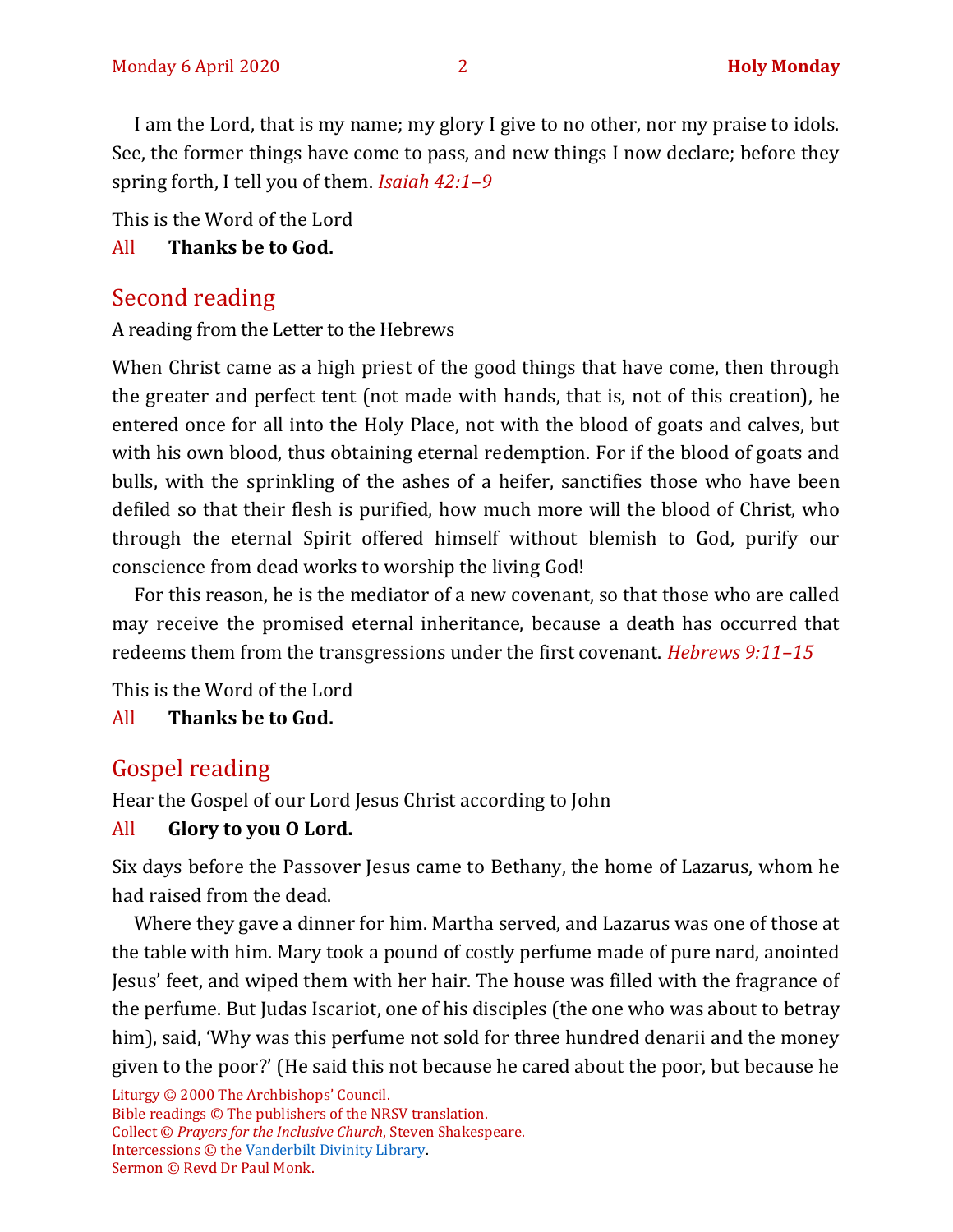was a thief; he kept the common purse and used to steal what was put into it.) Jesus said, 'Leave her alone. She bought it so that she might keep it for the day of my burial. You always have the poor with you, but you do not always have me.'

When the great crowd of the Jews learned that he was there, they came not only because of Jesus but also to see Lazarus, whom he had raised from the dead. So the chief priests planned to put Lazarus to death as well, since it was on account of him that many of the Jews were deserting and were believing in Jesus. *John 12:1–11*

This is the Gospel of the Lord

#### All **Praise to you O Christ.**

#### **Sermon**

A great many things are happening in this Gospel story and all at once. Tradition says the 'Mary' here is Mary Magdalene. Other traditions say it's the woman from whom Jesus exorcised and cast out many demons. Possibly all three are the same. Maybe.

The story's centrepiece is clearly Mary pouring perfume on Jesus' feet. She anoints them. The New Testament was written in Greek; and the Greek word from which we translate 'anoint' is *Christos*. That's why, in the Scriptures, Jesus is called *Christ*. And, incidentally, the Hebrew word for 'anoint', or 'anointed one', is 'Messiah'. The story is therefore intended to act like a visual parable as Mary acts out her identification of Jesus. By her actions she is saying, 'I recognise that you are the Messiah, the Christ.'

Secondly, as we see Mary anointing Jesus's feet St John wants us to see parallels with Jesus at the Last Supper when he washes the feet of his disciples. We are witnessing an act of love made doubly costly because nard was so rare and expensive. She is embellishing her visual metaphor by saying that in proclaiming the Christ– Messiah is costly. Discipleship involves love, and both are costly. They always are. Words alone will not do.

Thirdly, this incident in Bethany resonates strongly with the Old Testament story of Ruth choosing Boaz as her husband (Ruth 3). Perhaps St John wants to enhance further the scope of discipleship, that of relationship and kinship. Like relationship and kinship, discipleship is a covenanted bond with overtones of 'to have and to hold, from this day forth, for better and for worse, for richer and for poorer, in sickness and in health, to love and to cherish, till death do us part.'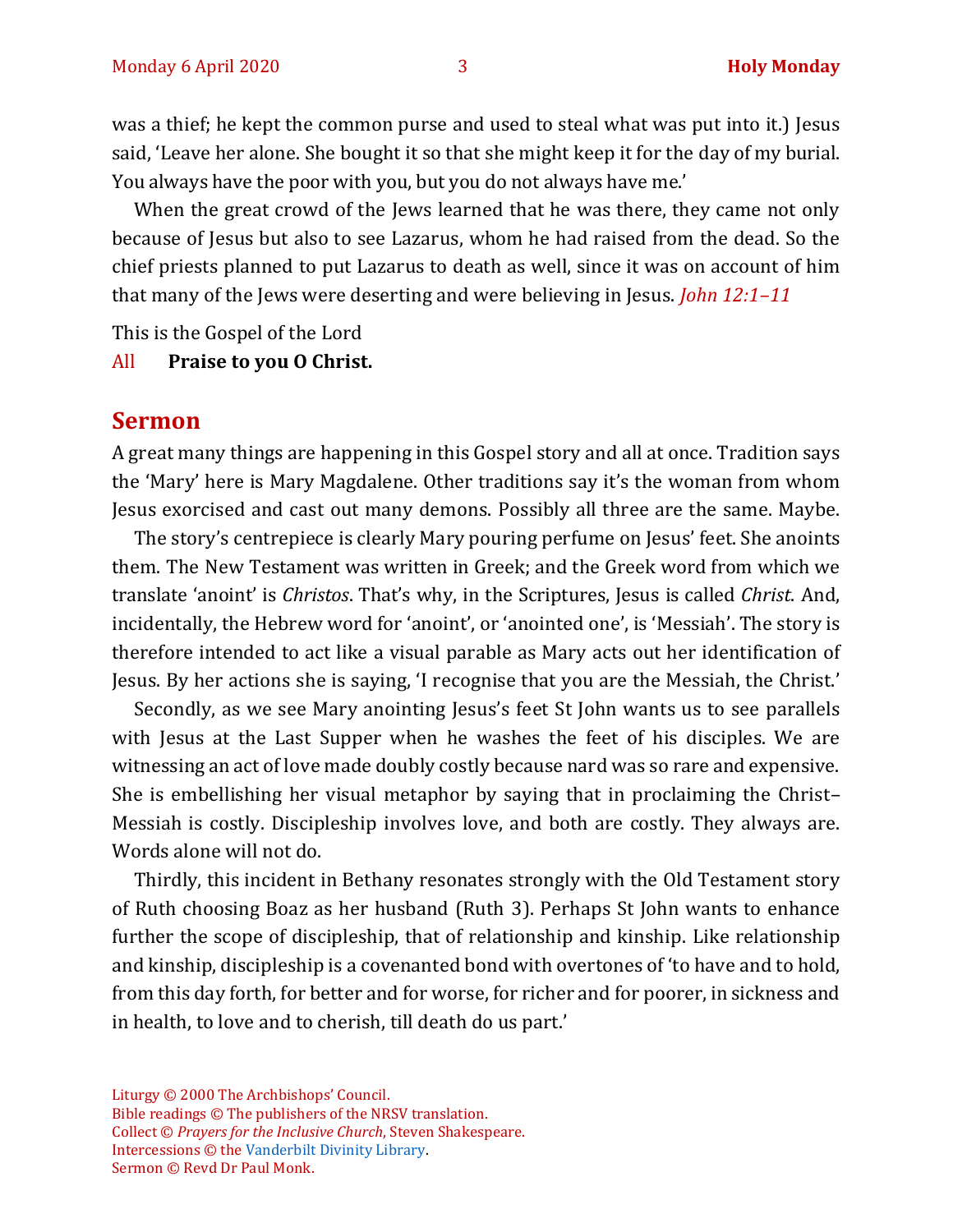As we accompany Jesus on the lonely walk through Holy Week, we're being asked to look closely at our discipleship. Do we enthrone truly Jesus as Messiah and Christ or will be run away when challenged like the disciples in Gethsemane?

# **Compline (Night Prayer)**

- The hymn can be accessed via a Youtube link. To hear it, please hover the mouse over each link, press Ctrl and then return.
- Each verse in the psalms and the nunc dimittis is split in two with a red diamond  $\bullet$ . Traditionally the diamond indicates a short pause to allow the reader to reflect on the content. The pause is not necessary. But if you want to observe it

### Background

The name of this ancient service comes from a Latin word meaning 'completion' *(completorium)*. We pronounce it name as 'com-plinn' rather than 'com-plyne'

Compline is a service of quietness and reflection before rest at the end of the day. It is most effective when the ending is indeed an ending, without additions, conversation or noise. If there is an address, or business to be done, it should come first. If said at home, participants go quietly to bed.

### **Introduction**

The Lord almighty grant us a quiet night and a perfect end.

#### All **Amen**

Our help is in the name of the Lord

All **who made heaven and earth.**

Silence for reflection on the past day.

- All **Most merciful God,**
	- **we confess to you,**

**before the whole company of heaven and one another,**

**that we have sinned in thought, word and deed**

**and in what we have failed to do.**

**Forgive us our sins,**

**heal us by your Spirit**

#### **and raise us to new life in Christ. Amen**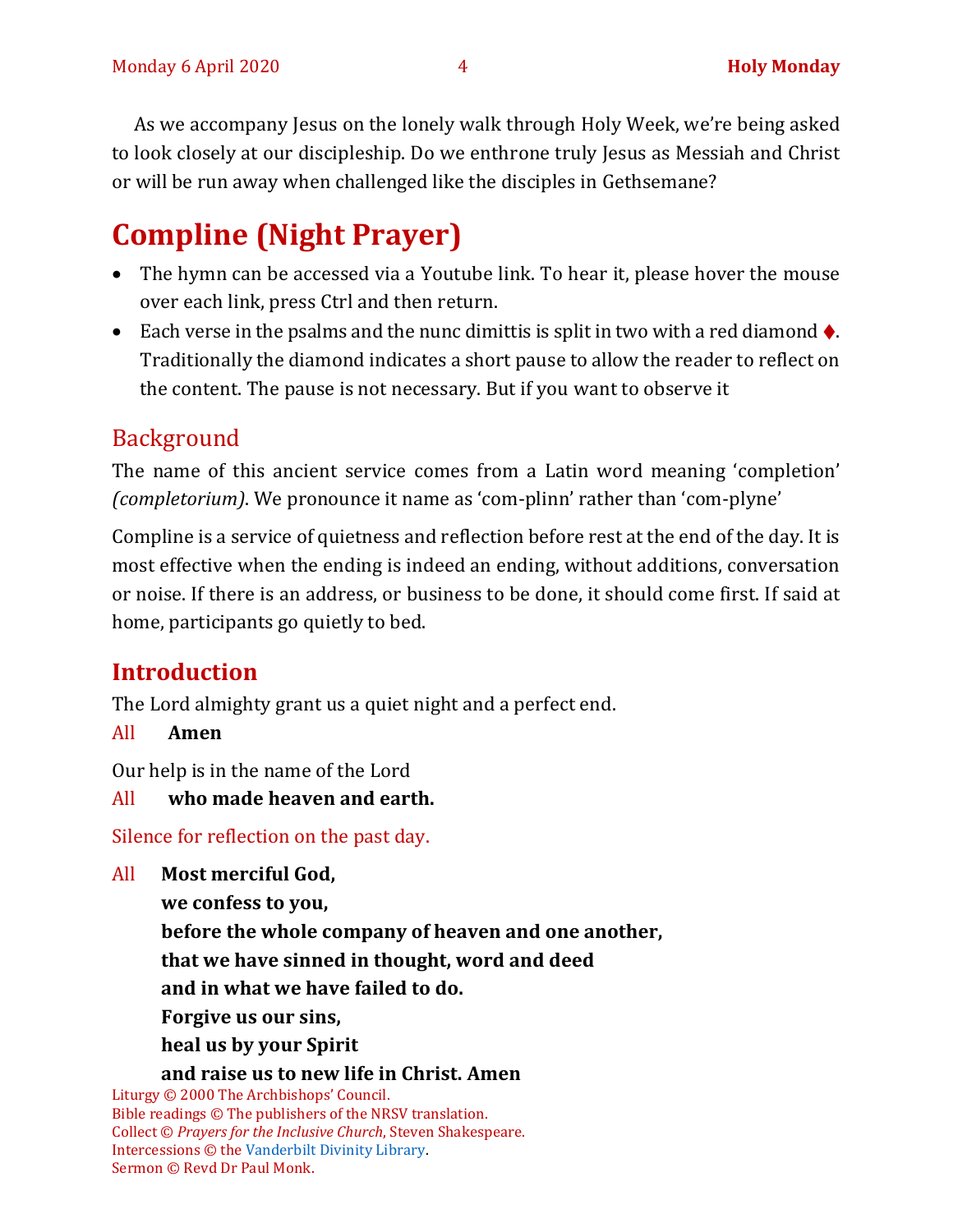O God, make speed to save us.

- All **O Lord, make haste to help us.**
- All **Glory to the Father and to the Son and to the Holy Spirit; as it was in the beginning is now and shall be for ever. Amen**

#### Hymn **[Before the ending of the day](https://www.youtube.com/watch?v=3SiamHnQYmw)** (please click on this link to hear the hymn)

**Before the ending of the day, Creator of the world, we pray That you, with steadfast love, would keep Your watch around us while we sleep.**

**From evil dreams defend our sight, From fears and terrors of the night; Tread underfoot our deadly foe That we no sinful thought may know.**

**O Father, that we ask be done Through Jesus Christ, your only Son; And Holy Spirit, by whose breath Our souls are raised to life from death.**

### **The Word of God**

One or more of the following psalms may be used.

#### Psalm 4

- 1 Answer me when I call, O God of my righteousness; ♦ you set me at liberty when I was in trouble; have mercy on me and hear my prayer.
- 2 How long will you nobles dishonour my glory;  $\blacklozenge$ how long will you love vain things and seek after falsehood?
- 3 But know that the Lord has shown me his marvellous kindness;  $\blacklozenge$ when I call upon the Lord, he will hear me.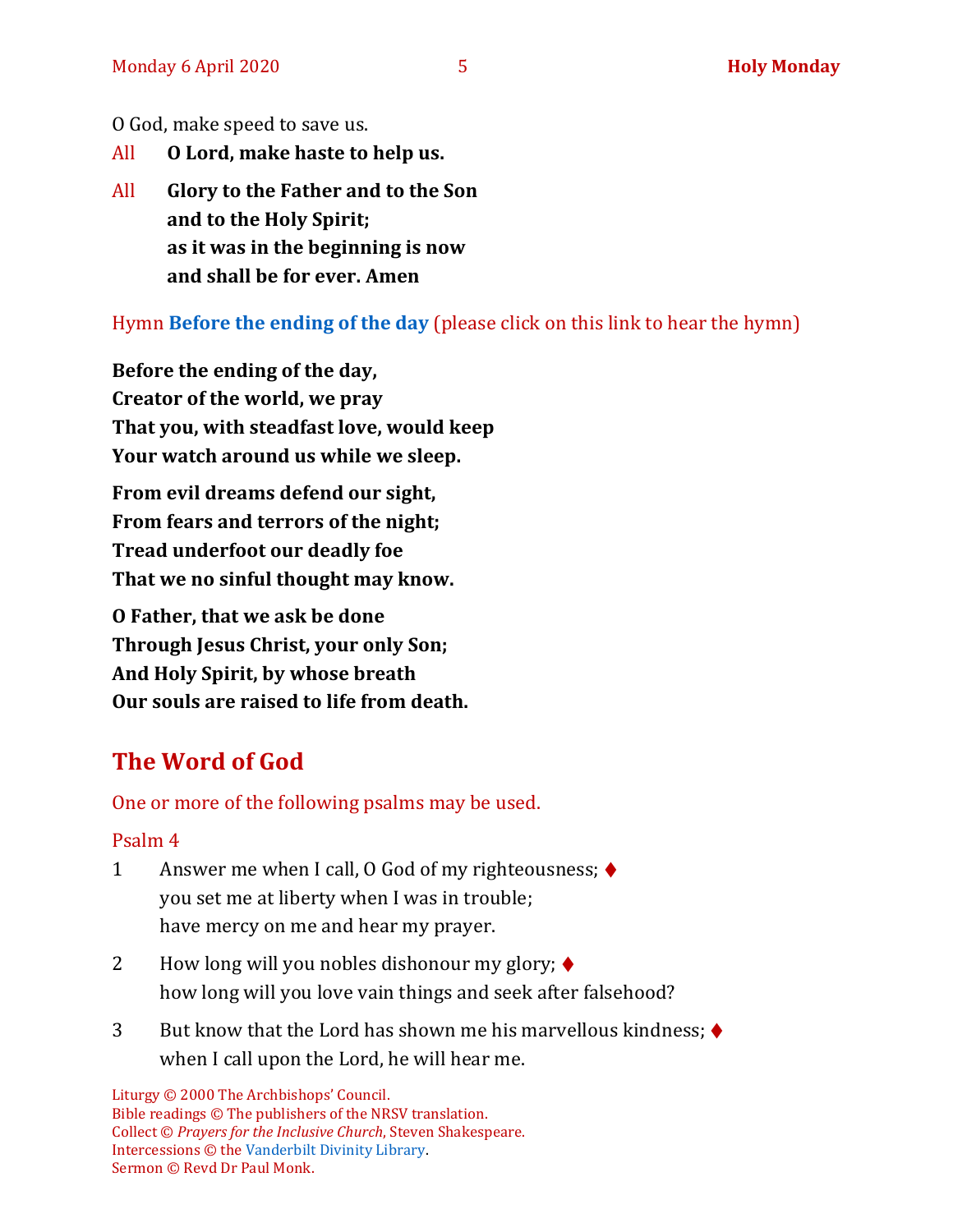- 4 Stand in awe, and sin not;  $\blacklozenge$ commune with your own heart upon your bed, and be still.
- 5 Offer the sacrifices of righteousness ♦ and put your trust in the Lord.
- 6 There are many that say, 'Who will show us any good?'  $\blacklozenge$ Lord, lift up the light of your countenance upon us.
- 7 You have put gladness in my heart, ♦ more than when their corn and wine and oil increase.
- 8 In peace I will lie down and sleep, ♦ for it is you Lord, only, who make me dwell in safety.

#### Psalm 91

- 1 Whoever dwells in the shelter of the Most High  $\blacklozenge$ and abides under the shadow of the Almighty,
- 2 Shall say to the Lord, 'My refuge and my stronghold, ♦ my God, in whom I put my trust.'
- 3 For he shall deliver you from the snare of the fowler ♦ and from the deadly pestilence.
- 4 He shall cover you with his wings and you shall be safe under his feathers;  $\blacklozenge$ his faithfulness shall be your shield and buckler.
- 5 You shall not be afraid of any terror by night, ♦ nor of the arrow that flies by day;
- 6 Of the pestilence that stalks in darkness,  $\blacklozenge$ nor of the sickness that destroys at noonday.
- 7 Though a thousand fall at your side and ten thousand at your right hand, ♦ yet it shall not come near you.
- 8 Your eyes have only to behold  $\blacklozenge$ to see the reward of the wicked.
- 9 Because you have made the Lord your refuge ♦ and the Most High your stronghold,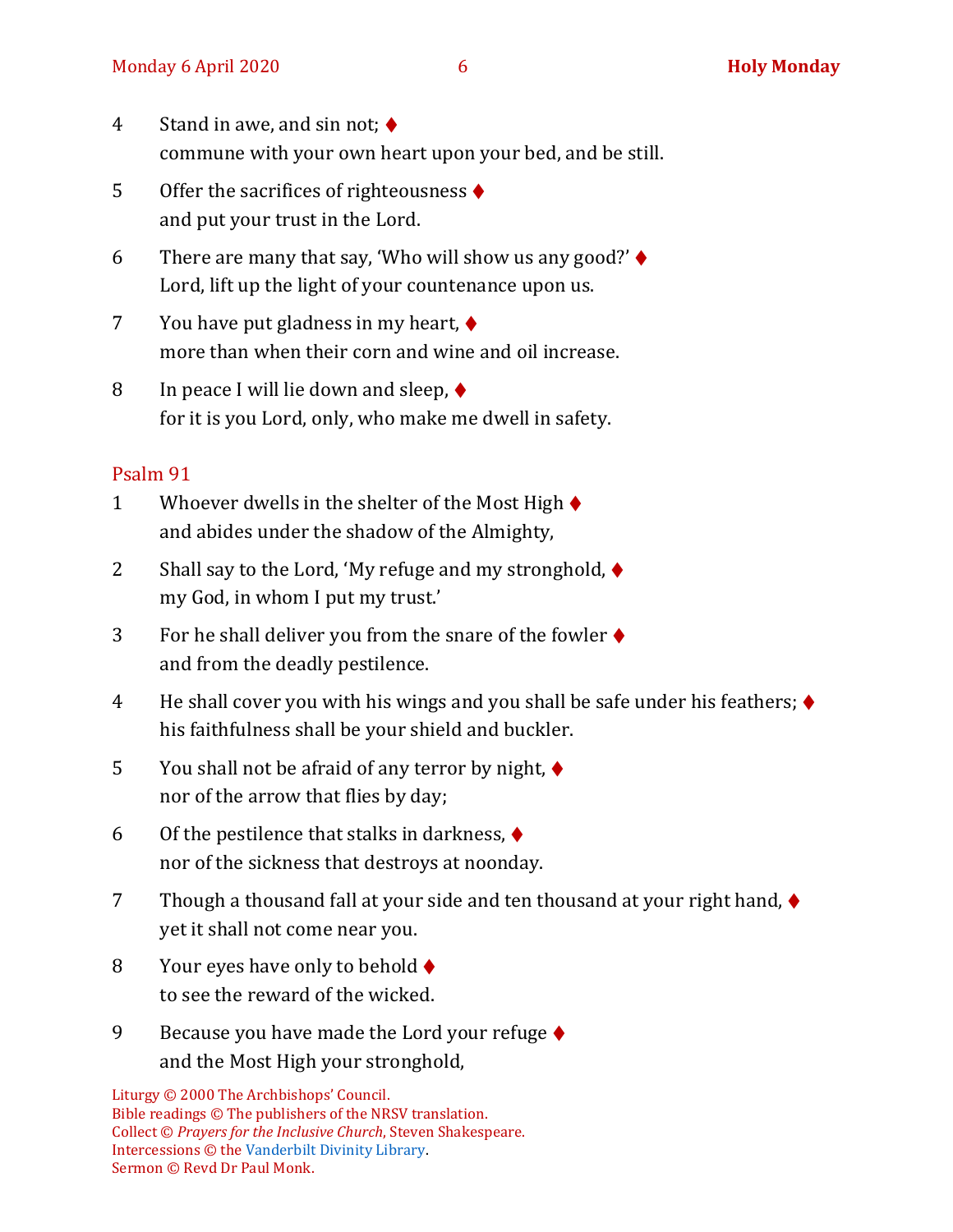- 10 There shall no evil happen to you,  $\blacklozenge$ neither shall any plague come near your tent.
- 11 For he shall give his angels charge over you,  $\blacklozenge$ to keep you in all your ways.
- 12 They shall bear you in their hands,  $\blacklozenge$ lest you dash your foot against a stone.
- 13 You shall tread upon the lion and adder;  $\blacklozenge$ the young lion and the serpent you shall trample underfoot.
- 14 Because they have set their love upon me, therefore will I deliver them;  $\blacklozenge$ I will lift them up, because they know my name.
- 15 They will call upon me and I will answer them;  $\triangleleft$ I am with them in trouble, I will deliver them and bring them to honour.
- 16 With long life will I satisfy them  $\triangle$ and show them my salvation.

#### Psalm 134

- 1 Come, bless the Lord, all you servants of the Lord, ♦ you that by night stand in the house of the Lord.
- 2 Lift up your hands towards the sanctuary  $\triangle$ and bless the Lord.
- 3 The Lord who made heaven and earth ♦ give you blessing out of Zion.

#### The following is said at the end of each psalm

All **Glory to the Father and to the Son and to the Holy Spirit; as it was in the beginning is now and shall be for ever. Amen**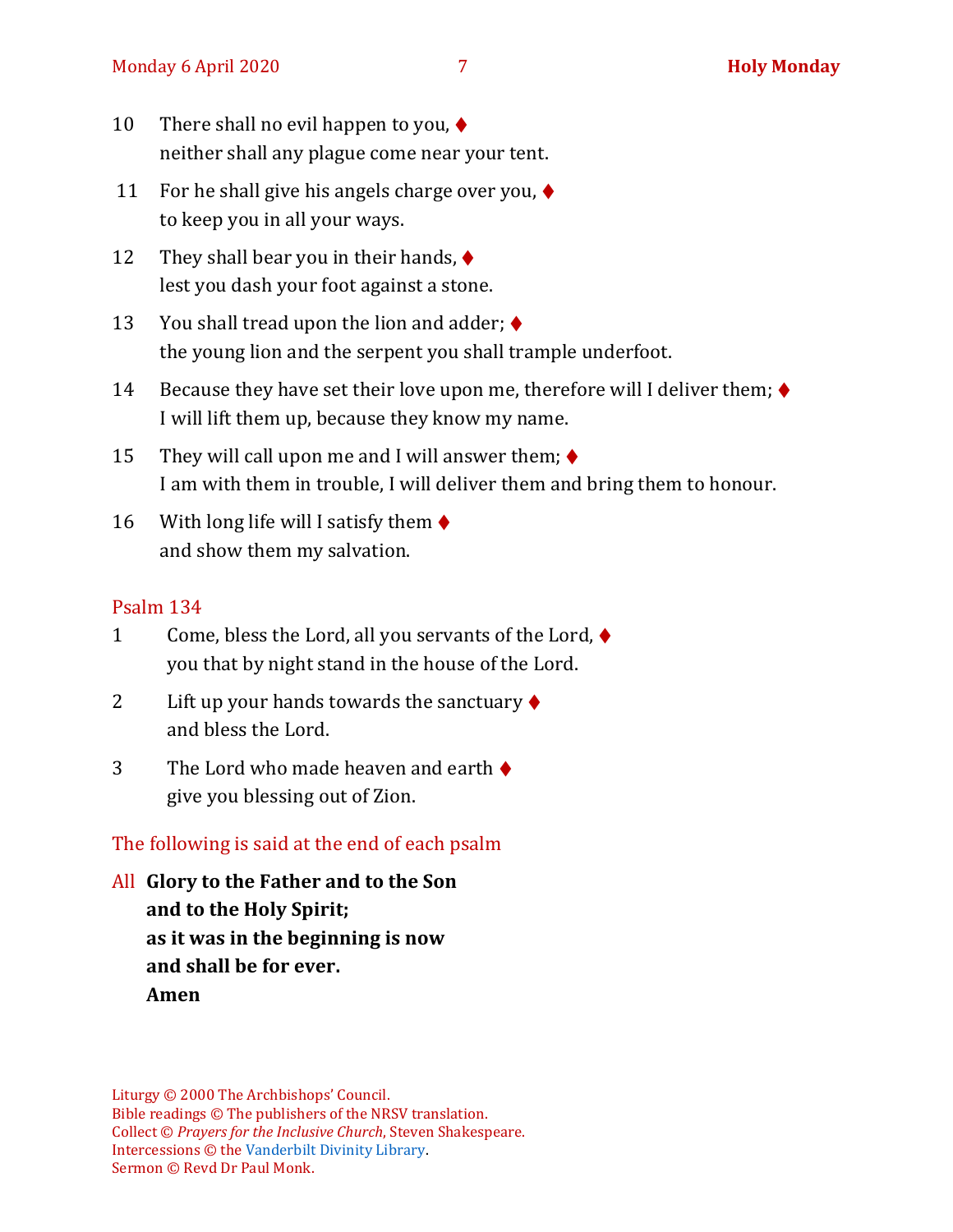### Sentences from Scripture

One of the following short lessons is read

You, O Lord, are in the midst of us and we are called by your name; leave us not, O Lord our God. *Jeremiah 14:9*

#### or

Be sober, be vigilant, because your adversary the devil is prowling around like a roaring lion, seeking for someone to devour. Resist him, strong in the faith. *1 Peter 5:8, 9*

#### or

The servants of the Lamb shall see the face of God,

whose name will be on their foreheads.

There will be no more night:

they will not need the light of a lamp or the light of the sun,

for God will be their light,

and they will reign for ever and ever. *Revelation 22:4, 5*

Into your hands, O Lord, I commend my spirit.

### All **Into your hands, O Lord, I commend my spirit.**

For you have redeemed me, Lord God of truth.

#### All **I commend my spirit.**

Glory to the Father and to the Son and to the Holy Spirit.

### All **Into your hands, O Lord, I commend my spirit.**

For you have redeemed me, Lord God of truth.

Glory to the Father and to the Son and to the Holy Spirit.

### All **Into your hands, O Lord, I commend my spirit.**

Keep me as the apple of your eye.

#### All **Hide me under the shadow of your wings.**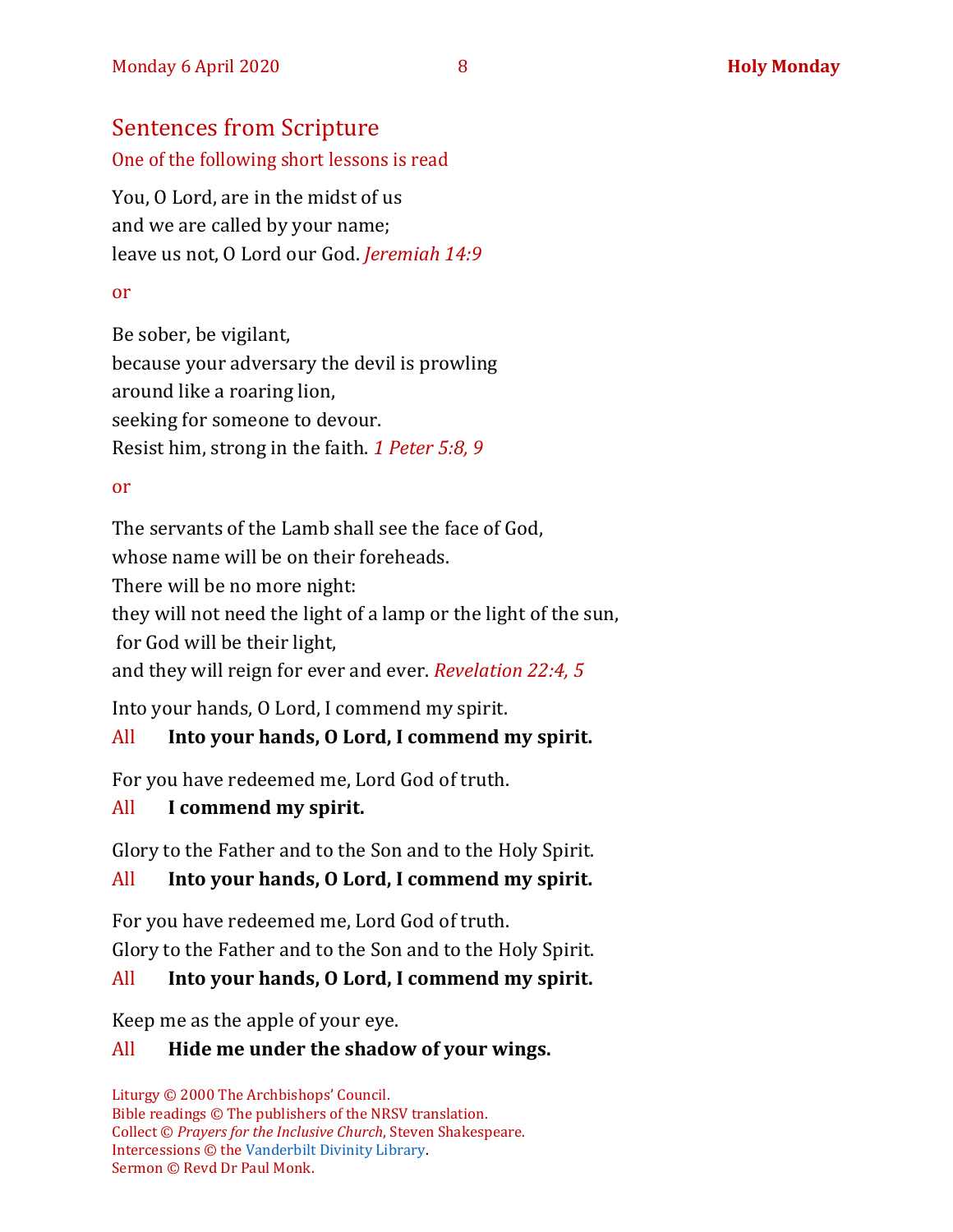### **The Nunc dimittis** (the Song of Simeon)

- All **Save us, O Lord, while waking, and guard us while sleeping, that awake we may watch with Christ and asleep may rest in peace.**
- 1 Now, Lord, you let your servant go in peace: ♦ your word has been fulfilled.
- 2 My own eyes have seen the salvation  $\blacklozenge$ which you have prepared in the sight of every people;
- 3 A light to reveal you to the nations  $\blacklozenge$ and the glory of your chosen people. *Luke 2.29–32*
- All **Glory to the Father and to the Son and to the Holy Spirit; as it was in the beginning is now and shall be for ever. Amen**
- All **Save us, O Lord, while waking, and guard us while sleeping, that awake we may watch with Christ and asleep may rest in peace.**

### **Prayers of intercession**

Almighty God,

Your name is glorified even in the anguish of your Son's death. Grant us the courage to receive your anointed servant who embodies a wisdom and love that is foolishness to the world. empower us in witness so that all the world may recognise in the scandal of the cross the mystery of reconciliation.

All **Amen**

Faithful Midwife,

as you delivered the Hebrews safely out of the long labour of slavery, so, morning by morning, you draw us forth into the new day. Surround us with a cloud of witnesses,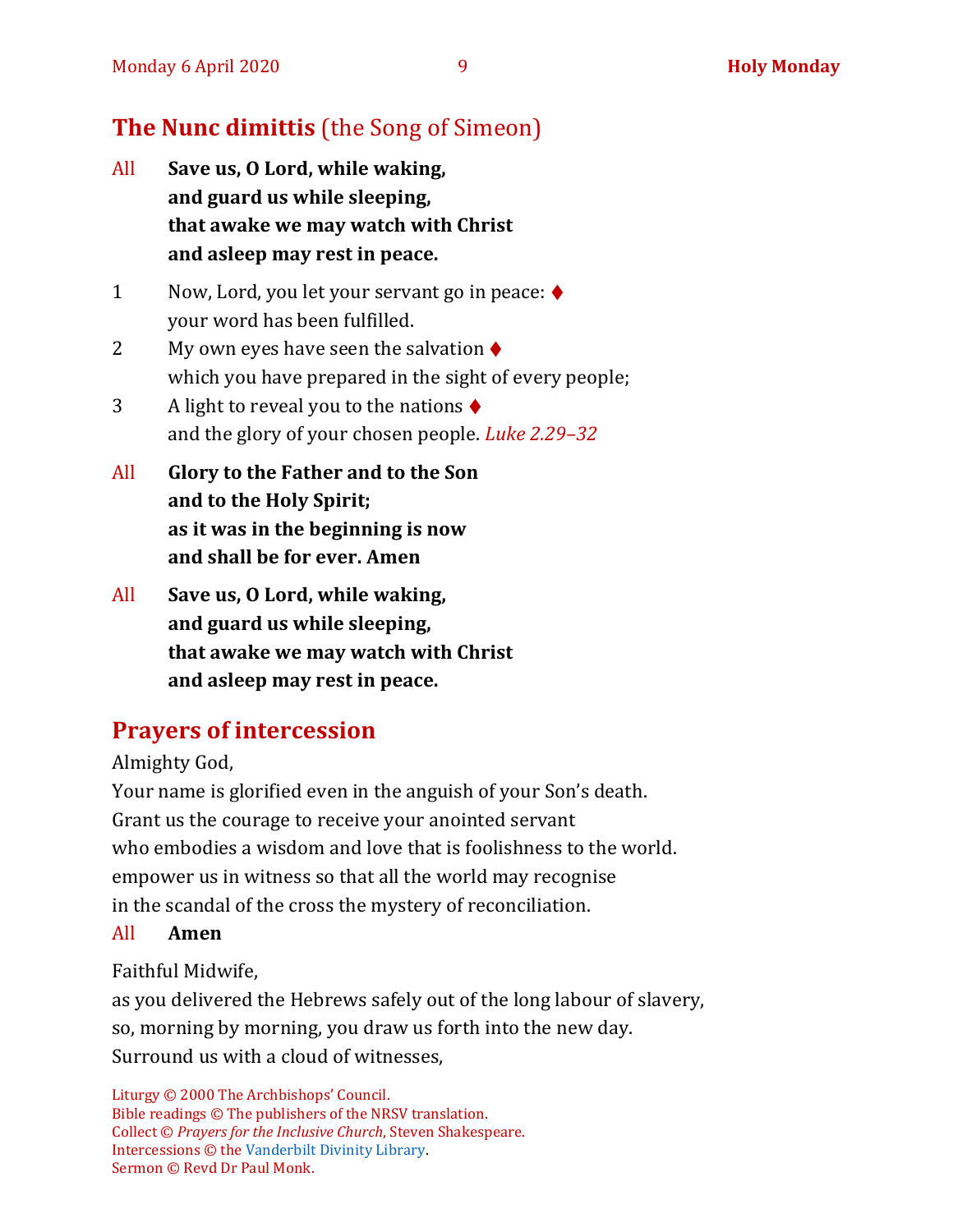and sustain us by your powerful word, that, in the night of loneliness and fear, we, being weary, may not lost heart but push toward the joy that is to come, labouring with Christ to give birth to your promised kingdom.

#### All **Amen**

Creator of the universe,

you made the world in beauty,

and restore all things in glory through the victory of Jesus Christ.

We pray that, wherever your image is still disfigured

by poverty, sickness, selfishness, war, and greed,

the new creation in Jesus Christ may appear in justice, love, and peace, to the glory of your name.

#### All **Amen**

Christ our God,

your love is poured out in death for our sakes.

Hold us in your embrace as we wait for Easter's dawn.

Comfort us with the promise that no power on earth, not even death itself,

can separate us from your love;

and strengthen us to wait until you are revealed to us in all your risen glory.

All **Amen**

### **The Collect for Holy Monday**

Lord, you bring us into being and let our lives touch your heart: may the fragrance of our worship draw us closer to your open heart and free us from our clinging to the things we can control; through Jesus Christ, the passion of God.

All **Amen**

#### Silence may be kept.

Visit this place, O Lord, we pray, and drive far from it the snares of the enemy;